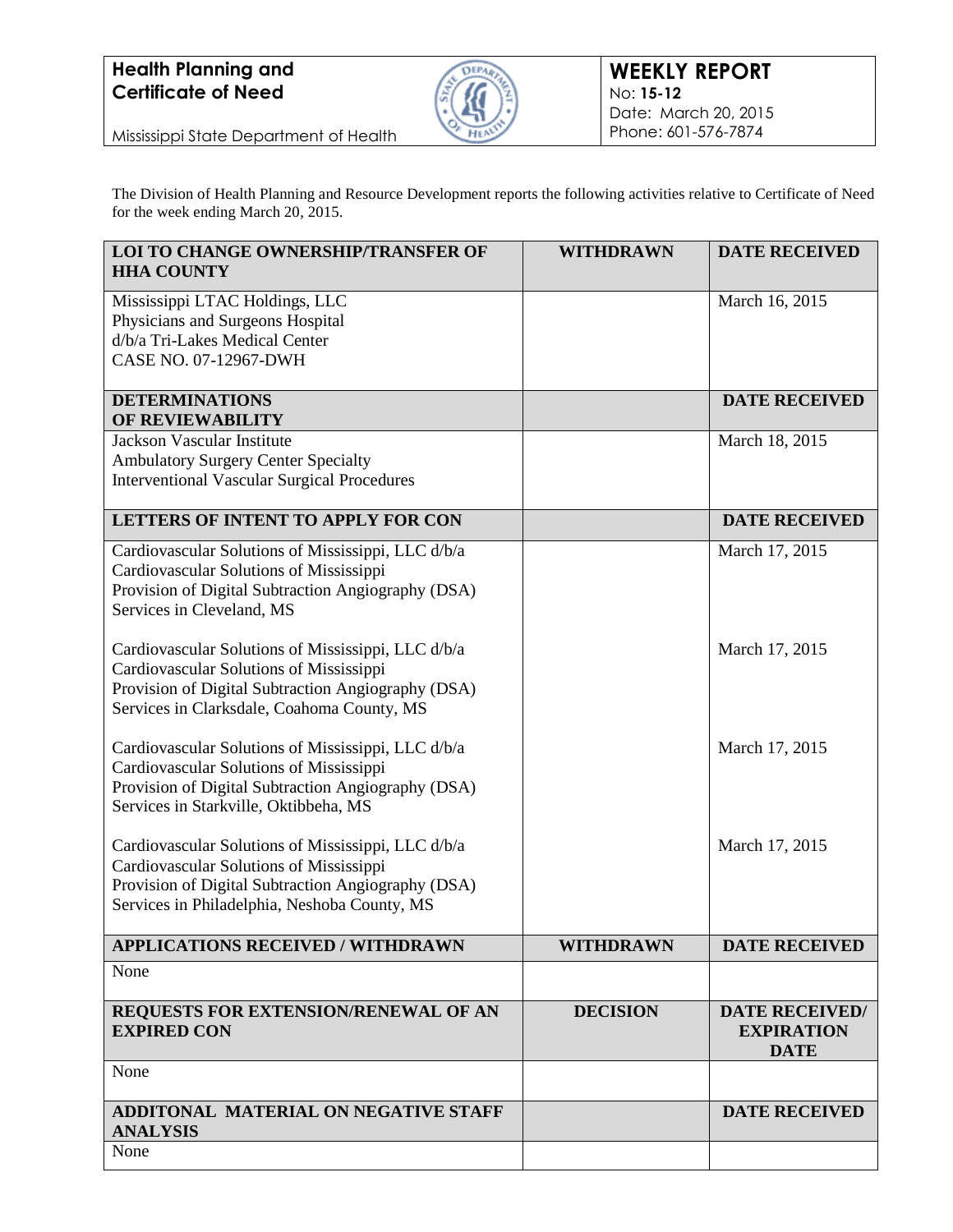

#### **WEEKLY REPORT** No: **15-12** Date: March 20, 2015 Phone: 601-576-7874

Mississippi State Department of Health

| CON APPLICATIONS DEEMED COMPLETE                                                                                                                                                                                                                                                    |                        | <b>DATE COMPLETE</b>             |
|-------------------------------------------------------------------------------------------------------------------------------------------------------------------------------------------------------------------------------------------------------------------------------------|------------------------|----------------------------------|
| None                                                                                                                                                                                                                                                                                |                        |                                  |
| <b>FINAL ORDERS ISSUED</b>                                                                                                                                                                                                                                                          | <b>DECISION</b>        | <b>EFFECTIVE DATE</b>            |
| None                                                                                                                                                                                                                                                                                |                        |                                  |
| <b>SIX-MONTH EXTENSION REQUESTS</b>                                                                                                                                                                                                                                                 | <b>DECISION</b>        | <b>EXPIRATION</b><br><b>DATE</b> |
| None                                                                                                                                                                                                                                                                                |                        |                                  |
| <b>HEARINGS DURING THE COURSE OF REVIEW</b>                                                                                                                                                                                                                                         | <b>REQUESTED</b>       | <b>DATE</b><br><b>SCHEDULED</b>  |
| <b>CON Review Number: HG-NIS-1214-021</b><br>River Oaks, LLC d/b/a River Oaks Hospital<br>Establishment of a Diagnostic Catheterization and PCI<br>Services and Acquisition of Related Equipment<br>Capital Expenditure: \$900,000<br>Location: Flowood, Rankin County, Mississippi |                        |                                  |
| Requestor(s): St. Dominic-Jackson Memorial Hospital                                                                                                                                                                                                                                 | March 6, 2015          | To Be Scheduled                  |
| Mississippi Baptist Medical Center, Inc. d/b/a Mississippi<br><b>Baptist Medical Center</b>                                                                                                                                                                                         | March 11, 2015         | To Be Scheduled                  |
| <b>CON Review Number: ASC-NIS-0614-008</b><br>Madison Physician Surgery Center<br>Establishment of a Multi-Specialty Ambulatory Surgery<br>Center<br>Capital Expenditure: \$1,869,414.00<br>Location: Madison, Madison County, Mississippi                                          |                        |                                  |
| Requestor(s): Madison Physician Surgery Center                                                                                                                                                                                                                                      | September 10, 2014     | To Be Scheduled                  |
| CON Review: HG-RLS-1210-039<br>Patients' Choice Medical Center, Raleigh<br>Lease/Relocation of 10 Chemical Dependency Beds &<br>Offering of Adult Chemical Dependency Services<br>Capital Expenditure: \$58,400                                                                     |                        |                                  |
| Requestor: Alliance Health Center, Meridian                                                                                                                                                                                                                                         | March 16, 2011         | To Be Scheduled                  |
| CON Review: FSF-NIS-0610-025<br>Gumtree Imaging, LLC Tupelo<br>Acquisition/Establishment and Offering of MRI Services<br>Capital Expenditure: \$1,090,000                                                                                                                           |                        |                                  |
| Requestor: The Imaging Center at Gloster Creek Village                                                                                                                                                                                                                              | <b>August 26, 2010</b> | To Be Scheduled                  |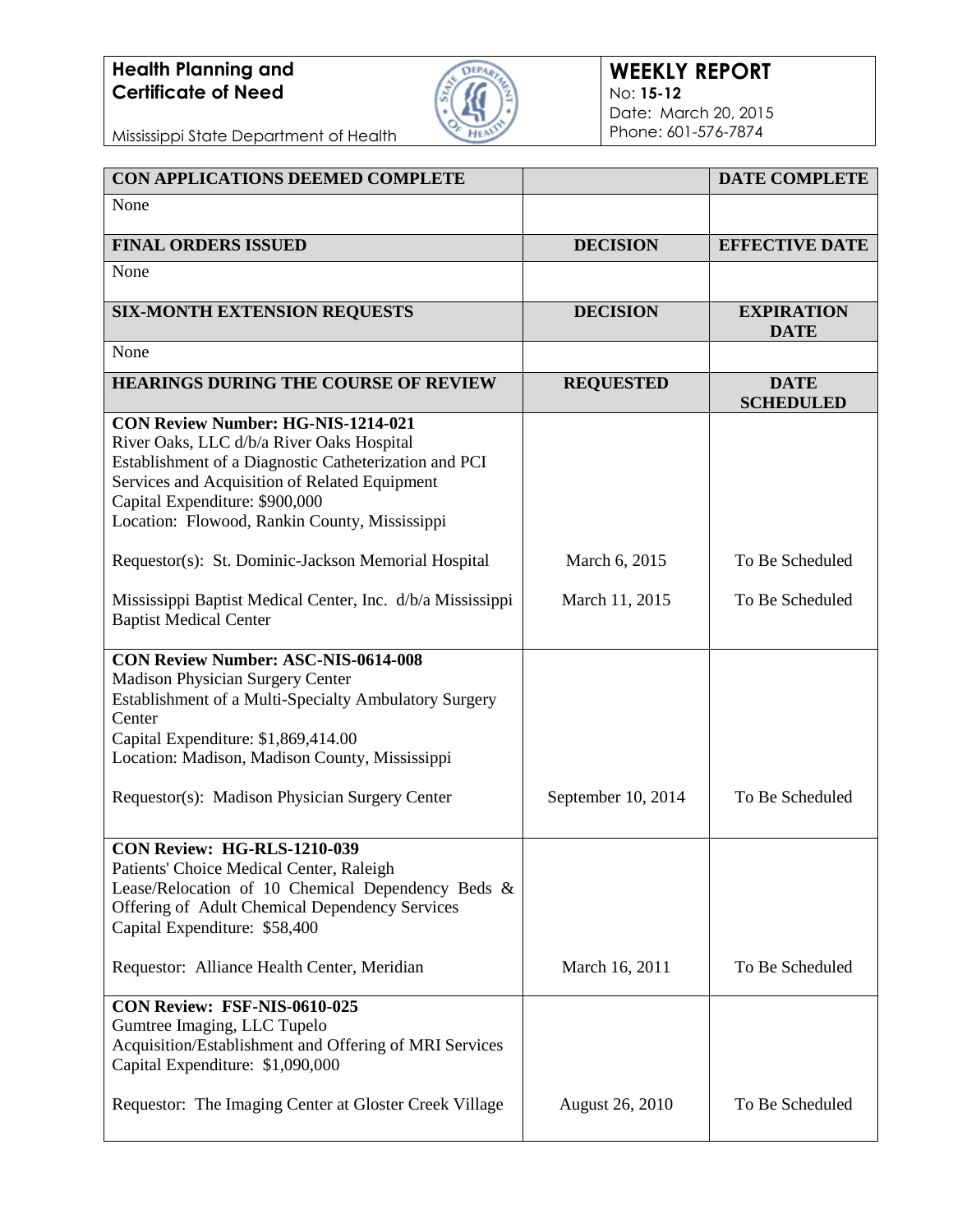

#### **WEEKLY REPORT** No: **15-12** Date: March 20, 2015 Phone: 601-576-7874

Mississippi State Department of Health

| CON Review: ESRD-NIS-0908-031                         |                  |                 |
|-------------------------------------------------------|------------------|-----------------|
| Fresenius Medical Care-Calhoun City                   |                  |                 |
| Establish/Const of a 6-Station ESRD Facility in       |                  |                 |
| <b>Calhoun County</b>                                 |                  |                 |
|                                                       |                  |                 |
| Capital Expenditure: \$462,471                        |                  |                 |
| <b>Requestor: Fresenius Medical Care</b>              | March 9, 2010    | To Be Scheduled |
| <b>CON Review: ESRD-NIS-0908-034</b>                  |                  |                 |
| Fresenius Medical Care-West Point                     |                  |                 |
| Establish/Const of a 10-Station ESRD Facility in      |                  |                 |
| Clay County                                           |                  |                 |
| Capital Expenditure: \$380,000                        |                  |                 |
|                                                       |                  |                 |
| <b>Requestor: Fresenius Medical Care</b>              | March 9, 2010    | To Be Scheduled |
| <b>CON Review: ESRD-NIS-0908:035</b>                  |                  |                 |
| Fresenius Medical Care-Water Valley                   |                  |                 |
| Establish/Const. of a 6-Station ESRD facility in      |                  |                 |
| Yalobusha County                                      |                  |                 |
| Capital Expenditure: \$462,471                        |                  |                 |
|                                                       |                  |                 |
| <b>Requestor: Fresenius Medical Care</b>              | March 9, 2010    | To Be Scheduled |
| CON Review: FSF-NIS-0808-024                          |                  |                 |
| Advanced Medical Imaging of Greenville, LLC           |                  |                 |
| Provision of MRI Services in Washington County        |                  |                 |
| Capital Expenditure: \$0                              |                  |                 |
|                                                       |                  |                 |
| Requestor: Delta Regional Medical Center              | December 3, 2008 | To Be Scheduled |
|                                                       |                  |                 |
| CON Review: FSF-NIS-0807-018                          |                  |                 |
| Desoto Imaging and Diagnostics, LLC                   |                  |                 |
| <b>Establishment of Mobile PET Services</b>           |                  |                 |
| Capital Expenditure: \$0                              |                  |                 |
|                                                       |                  |                 |
| Requestor: Baptist Memorial Hospital - DeSoto         | December 3, 2007 | To Be Scheduled |
|                                                       |                  |                 |
| CON Review: HG-NIS-1206-038                           |                  |                 |
| Laird Hospital, Inc.                                  |                  |                 |
| Offering of MRI Services at Rush Medical Clinic,      |                  |                 |
| Philadelphia                                          |                  |                 |
| Capital Expenditure: \$14,500                         |                  |                 |
|                                                       |                  |                 |
| Requestors: Neshoba County General Hospital & InSight | May 2, 2007      | To Be Scheduled |
| <b>Health Corporation</b>                             |                  |                 |
|                                                       |                  |                 |